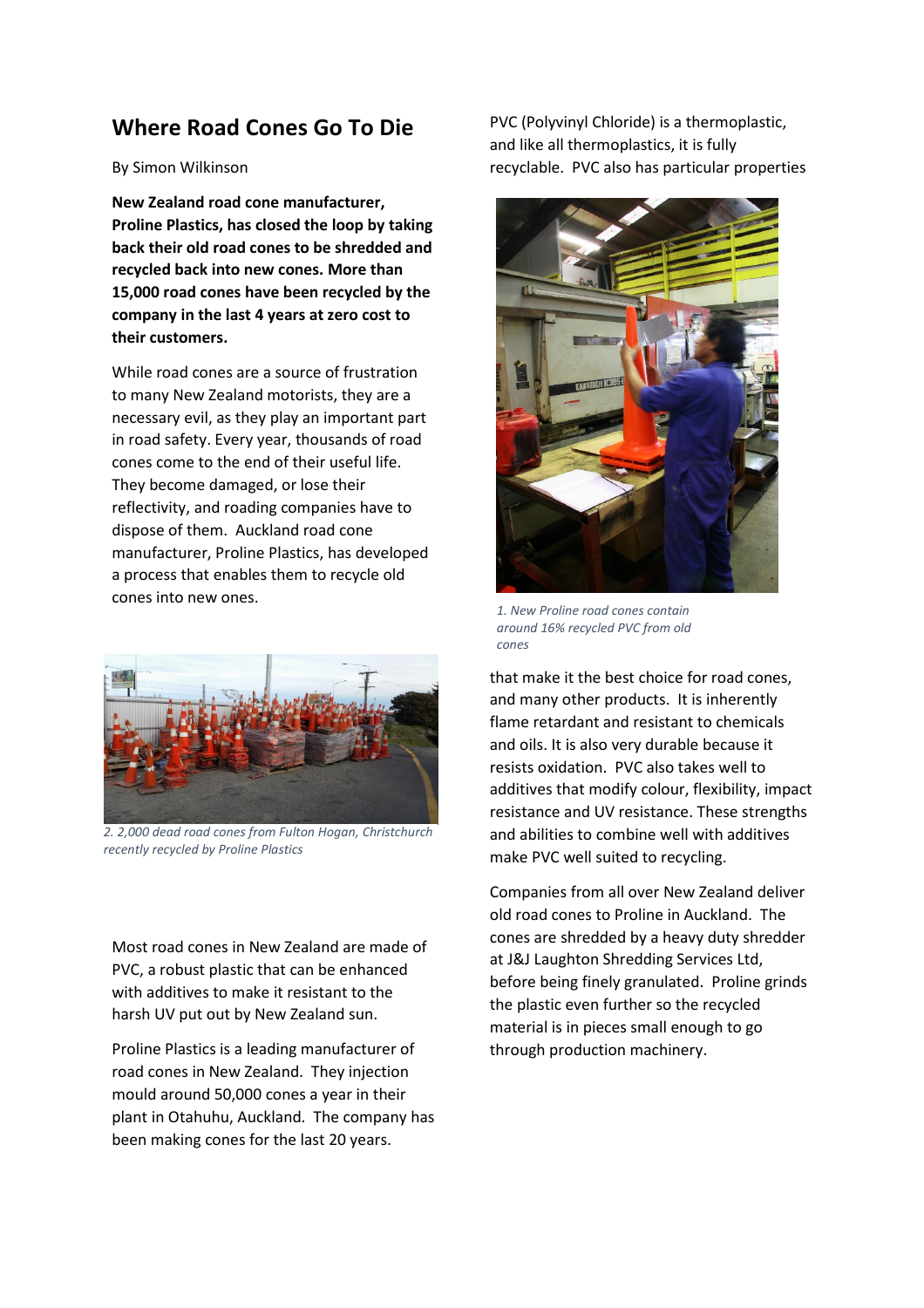The finely granulated material is mixed with additives including colourant, UV inhibitor and plasticiser, before being fed back into Proline's manufacturing process, replacing virgin PVC material.



4. Road cones being shredded at J&J Laughton

On average, finished Proline road cones contain around 16% recycled material. Over the last 4 years Proline has recycled in excess of 15,000, or 100 tonnes, of road cones. This is material that has been diverted from NZ landfills.

Proline is a great example of a New Zealand manufacturer offering added value to customers by closing the loop and recycling its own products back into new ones. It is important that when companies make purchasing decisions on road cones they factor in the cost of disposing of these cones to landfill.

Proline help their customers to avoid landfill costs by recycling these old cones for free. This stewardship of their products is not something that distributors of imported cones currently offer. This is an example of a



3. Granulated recycled material alongside new cones at the Proline factory

growing trend for manufacturers to help their customers deal with their products at the end of their life. It is a way of adding value for the customer, by helping them to improve their environmental performance and reduce the amount of waste being sent to landfill.

For more information on this article please contact:



Simon Wilkinson Environmental Projects Manager Plastics New Zealand PO Box 76378, Manukau City 2241 Building 2, 4-8 Pavilion Drive, Airport Oaks, Auckland

(09) 2555662 (021) 944992

www.plastics.org.nz



Don Brebner Managing Director PROLINE PLASTICS LTD +64 (0)9 276 1670 021 768 189